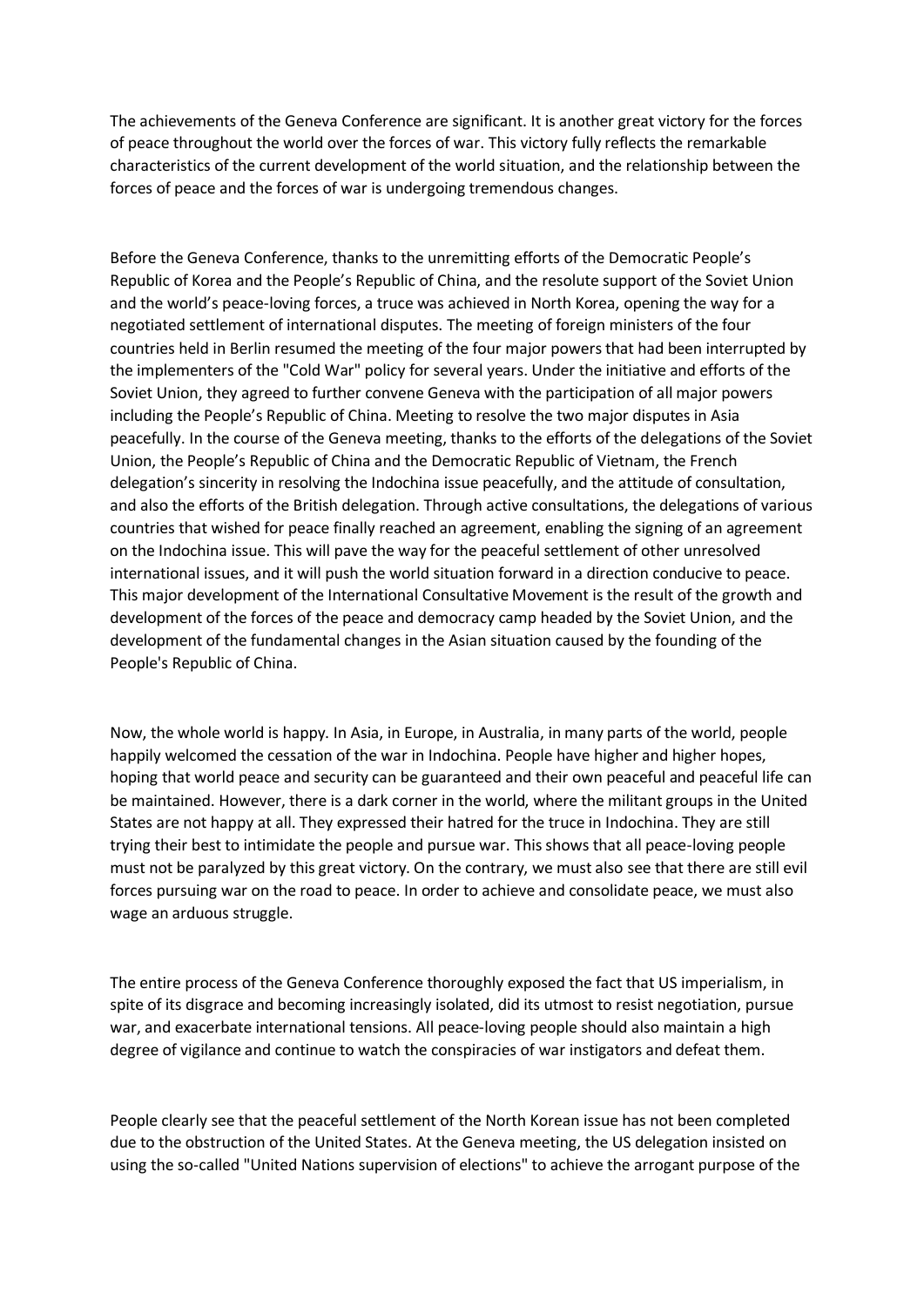Rhee Seungman clique to rule all of North Korea, and rejected all the rationale for restoring North Korea's reunification and consolidating peace in North Korea proposed by North Korea, China and the Soviet Union The proposal, and even the proposal to resume the discussion of the North Korean issue in the future, is also opposed, in an attempt to block the path to a peaceful settlement of the North Korean issue, maintain an unstable state of armistice in North Korea and renew the disaster of war. The people of North Korea and China and the public of the world cannot allow the US conspiracy to succeed. The North Korean issue has definitely not been erased from the agenda. The countries concerned should continue to find ways to resume the interrupted talks.

The realization of the armistice in Indochina is only the first step in the peaceful settlement of the Indochina issue. The US government blatantly refused to sign the final declaration of the Geneva Conference. On the one hand, Eisenhower and Dulles promised that the United States would not use war and threats of war to undermine the armistice agreement, but on the other hand they said that the United States was "not subject to this decision," and expressed that they would accelerate the establishment of a Southeast Asian aggression group aimed at pursuing war. The Indian regime also "protested the way in which the armistice was concluded" and declared that "it reserves complete freedom of action." This is obviously linked to the conspiracy of the United States. Therefore, striving for the thorough implementation of the Geneva Conference agreement and ensuring lasting peace in Indochina has become a serious task for the countries and peace-loving people.

Since the failure of the war of aggression against Korea, the U.S. ruling group has continued to step up its arms expansion and war preparation plans throughout the world, in an attempt to create international tensions, maximize profits for the U.S. monopoly capitalists, and pass on the blow of the growing economic crisis to others. Pass it on to the vassal states and capitalist countries of the United States, and use the method of launching war to escape the economic crisis. The results of the Geneva Conference have now proved that the aggressive and war policy of the US ruling group that is hostile to peace and dominance can and must be defeated. However, this does not mean that the US aggression plan has been forced to stop.

None of the recent actions of the American ruling group is not aimed at undermining the peace. US Secretary of Defense Wilson traveled to the Far East and Southeast Asia, and the commander-in-chief of the US Army in the Far East, Hull, also arranged a military conference in Southeast Asia. Recently, the United States is actively organizing aggression groups in Southeast Asia, and stepping up its rearming of Japan, expanding the Rhee Chengman's puppet army, and attempting to use Asians to beat Asians and undermine peace and security in Asia. At the same time, US Army Deputy Chief of Staff Trudeau visited countries in the Near East and the Middle East to oppress Iran to join the aggressive groups of Turkey, Iraq, and Pakistan, and to put it against other Arab countries.

The Chinese people will never forget that the American imperialists are still occupying our territory, Taiwan. The American imperialists have detained more than 14,000 People's Volunteers' prisoners of war and handed them over to the Chiang Kai-shek fascist gang. Many overseas Chinese in the United States have been detained to prevent them from returning to China to reunite with their families.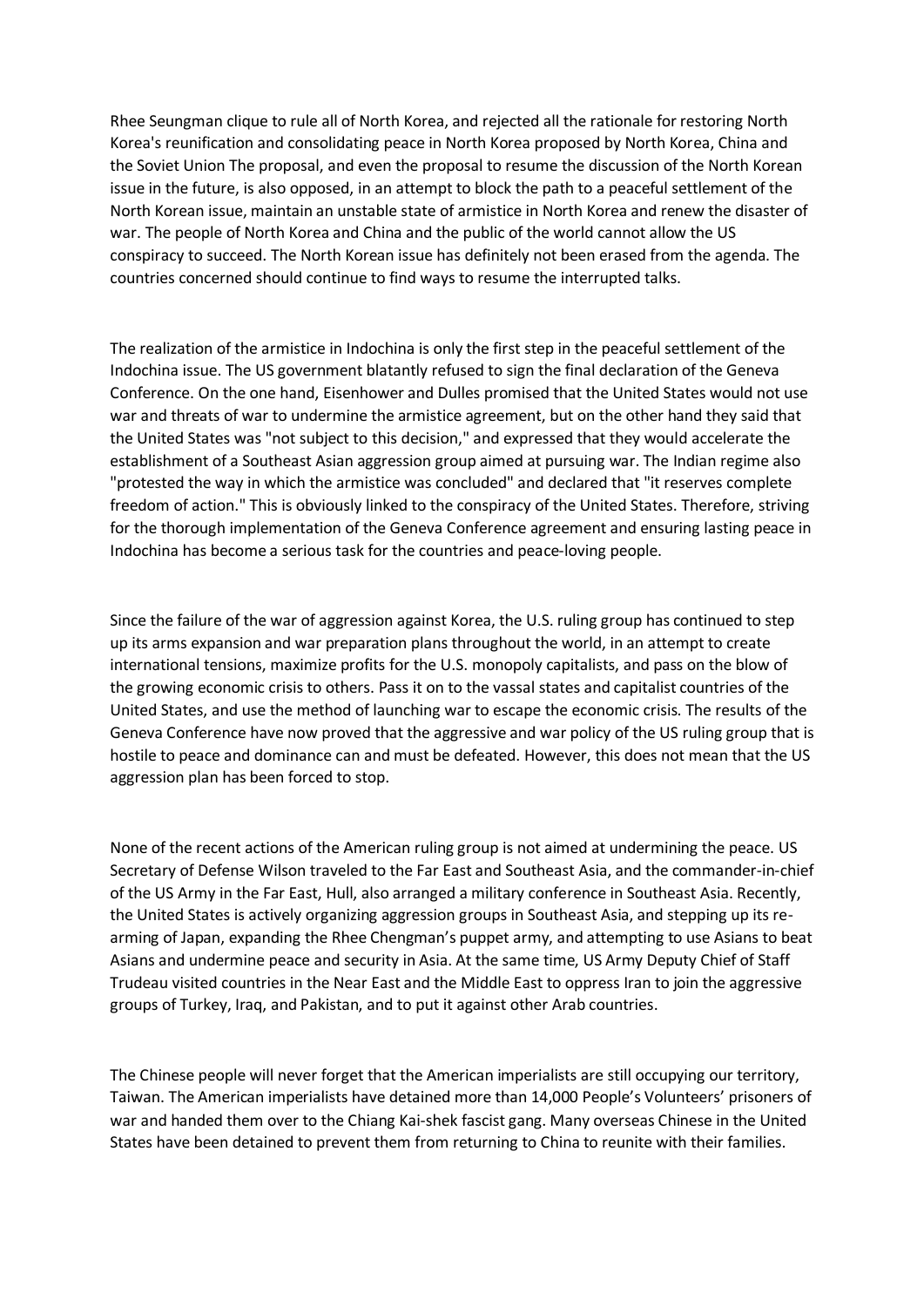In order to subvert the People's Republic of China, the United States is clamoring for the conclusion of a "bilateral security treaty" between the United States and Chiang Kai-shek in an attempt to seize Taiwan, the territory of my country for a long time, and strengthen its war activities against the 60 million people of our country. U.S. President Eisenhower on July 20

One day, the day when the signing of the Indochina peace agreement was resumed, it publicly announced that the United States "has been studying the possibility of a treaty with Taiwan for a long time." This shows how stubborn and dangerous the American conspiracy is. For the same purpose of hostility and aggression against China, the United States has also planned to piece together the so-called "Pacific Anti-Communist Military Group" that includes Japan, South Korea, Thailand, the Philippines, and Taiwan's Jiang Bandit. The spearhead is first directed at the People's Republic of China, but also at all others. Peace-loving Asian countries.

The Chinese people firmly cannot tolerate the hostility and aggression of the People's Republic of China by the US ruling group. As the People's Republic of China's international status and prestige have increased, American militants and politicians of the "China Aid Group" have become even more angry. These arrogances, after obliterating the People's Republic of my country's status as a major power and preventing our country from participating in a conspiracy to resolve international issues, refused to accept the lesson. Instead, they further colluded with the remnant Taiwanese Chiang Kaishek gang and prepared for new military adventures to create tension in Asia. situation. However, adventurers in Washington are of course very clear that the Chinese people dare to accept any arrogant provocations. Sixty million Chinese people must liberate Taiwan. Taiwan is China's territory, and the liberation of Taiwan is China's own business. The US ruling group forcibly occupy Taiwan, it will inevitably get the inevitable fate of all aggressors.

The aggressive policy pursued by the United States in Asia is obviously part of its conspiracy plan to dominate the world and provoke a new world war.

In the past few years, the United States has tried its best to create divisions and confrontations in Europe, revive the German militarist forces, and provoke new wars. For this purpose, the United States obstructed the settlement of the German and Austrian issues, prevented Western European countries from considering the Soviet Union's proposal to establish a European collective security system, clung to the "European Defense Group" plan, and forced France and other countries to hand in their troops. Go into the hands of West German militarism. Recently, the United States has openly threatened France that if France does not ratify the "European Defense Group" treaty by mid-August, the United States will separately arm West Germany and return West Germany's "sovereignty." Britain, which recently claimed to advocate peaceful coexistence, also sang a tune with the United States.

In order to carry out its expansion plan, the United States does not take the sovereignty of any country in its eyes at all, and unscrupulously interferes in the internal affairs of other countries. The armed aggression and brutality of the United States to subvert the democratic government of